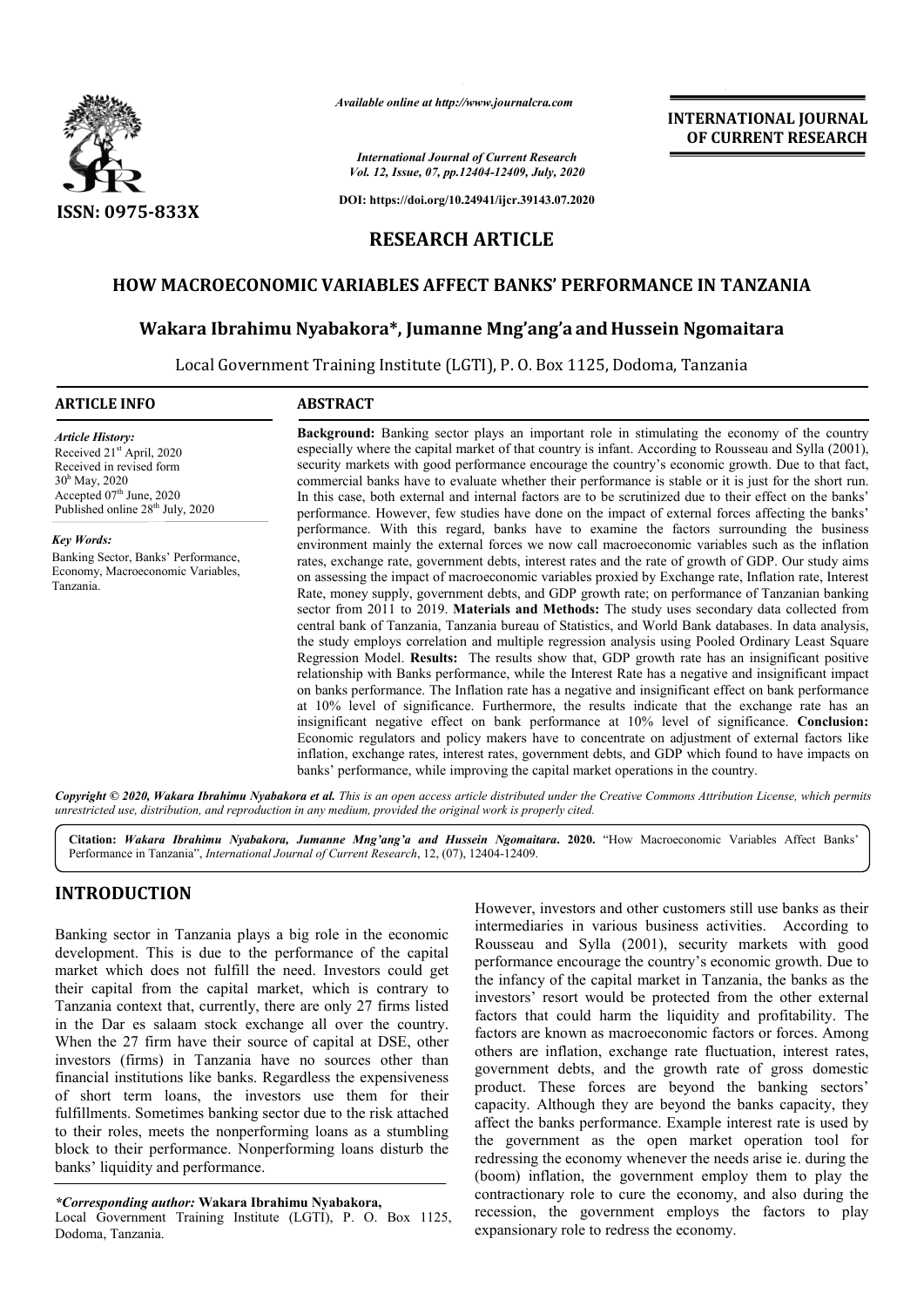Whether boom or recession, the big deal is the effect of employing the factors. When the economy experience expected boom, the banks enjoy seeing their borrowed fund being serviced, and that no bad loans to harm their goals, but when happen the unexpected boom, it disturbs demand and supply due to rising of the price of all the goods and services that increase the overheads which reduces the profitability of banks. Apart from that, the problems comes when the government employs the monetary policy and fiscal policy variables such as rising the interest rates, reduce the government spending, discourage loans, and the use of other tools to reduce money supply in the economy.

With all the above experiences, it is still unknown whether the variables affect the banks' performance negatively, positively, or they have no effect. This is the essence of this research. This research is to study on how macroeconomic variables affect banks' performance in Tanzania. The remaining paper is divided as follows; Section 2 reviews the literature and develop hypothesis, Section 3 defines the data, and methodology. Section 4 presents the Results, Section 5, discussion of findings, Finally, Section 6, conclude the research.

**Literature Review and Development of Hypothesis:** Many studies use ROA as performance measure (Athanasoglou, P. P., Delis, M. D., & Staikouras, C. K. (2006); Hassan & Bashir, 2003). In their study Demirgüç-Kunt and Detragiache (1998), employing multivariate logit model to analyze developed and developing economies found significant impact of macroeconomic variables toward banking sector performance. However, the relationships have mixed results. Emase, M. A. (2017), conducted a research on the effect of macroeconomic factors on bank profitability for 11 listed banks in the NSE using Panel data regression analysis with fixed effects, reports the positive and significant effect between GDP and banks' performance.

The finding was supported by Maysa'a Munir MILHEM, Ibrahim Abed Alhaleem ABADEH, (2018), in their research, assessing the impact of macroeconomic determinants on banks' profitability and liquidity in Jordan for the period 2005- 2015, employing panel data Regression analysis, found positive and significant relationship between GDP growth rate and banks' performance.

However, Tahsin Karabulut , Gülşah Şen (2018), investigating macroeconomic indicators that affect international financial centers' performance, employing panel data analysis method and found the negative and significant effect between GDP and banks' performance. Not only that, but also Konadu, K. A., (2016), assessing the impact of macroeconomic variables on profitability of public limited commercial banks in Ghana for the period 1980-2014 employing Autoregressive Distributed Lag (ARDL) estimation technique found the negative and significant effect between GDP and banks' performance.

However, in our view, GDP has positive effects on the banks' performance due to the fact that, when the economy meet the favorable economic condition the financial transactions will be redressed and majority of borrowers are able to service their loans and that, the banks get their expectations (Sufian and Habibullah 2010). Supporting to the above, (Demirguc-Kunt & Huizinga, 1999) asserts that, the fast growing economy supports the banks performance.

### *H1: GDP has positive impact on banks' performance*

Furthermore, Sangeetha R, Moorarka Chinu (2019) researching the impact of macroeconomic variables on the profitability of Indian Commercial Banks listed in NIFTY, employing Correlation and Multiple Regression Analysis along with descriptive statistics and found the positive and significant effect between Inflation and banks' performance. Also, Emase, M. A. (2017), conducted a research on the effect of macroeconomic factors on bank profitability for 11 listed banks in the NSE using Panel data regression analysis with fixed effects, and found the positive and significant effect between Inflation and banks' performance. The results were supported by Maysa'a Munir MILHEM, Ibrahim Abed Alhaleem ABADEH, (2018) in their study assessing the impact of macroeconomic determinants on banks' profitability and liquidity in Jordan for the period 2005-2015 employing panel data Regression analysis, found positive and significant relationship between Inflation rate and banks' performance. Nevertheless, Tahsin Karabulut, Gülşah Şen (2018), investigating macroeconomic indicators that affect international financial centers' performance, employing panel data analysis method and found the negative and significant effect between inflation and banks' performance; while Sanusi, M., Zulaikha, S. (2019), investigating the impact of bank-specific and macroeconomic variables on the profitability of Islamic rural bank (BPRS) in Indonesia from January 2010 to December 2018 using vector error correction model and found the negative and insignificant relationship between inflation and banks' performance.

Perry (1992) asserts that, inflation may have positive or negative influence on profitability subject to whether it is anticipated or unanticipated. Bashir 2003, and Demirguc-Kunt and Huizinga 1999 denote that, banks generate high profits during an anticipated boom when they charge high interest rates on loans; and if the inflation is unanticipated one, banks fail to adjust the rates timely, while having general price risen which ends to low profits and sometimes get loss. For the case of Tanzania, the economy with infant financial markets faces unanticipated inflation that ends to negative effects, so, our hypothesis will be:

### *H2: Inflation Rate has Negative impact on Banks' Performance.*

 Moreover, Emase, M. A. (2017), conducted a research on the effect of macroeconomic factors on bank profitability for 11 listed banks in the NSE using Panel data regression analysis with fixed effects, and found the positive and significant effect between interest rate and banks' performance. The results supported by Konadu, K. A., (2016), and Kanwal, S., Nadeem, M., (2013), assessing the impact of macroeconomic variables on profitability of public limited commercial banks in Pakistan for the period 2001-2011empolying Pooled Ordinary Least Square (POLS) method found positive and significant effect between interest rate and banks' performance; while Sangeetha R, Moorarka Chinu (2019) researching the impact of macroeconomic variables on the profitability of Indian Commercial Banks listed in NIFTY, employing Correlation and Multiple Regression Analysis along with descriptive statistics, found positive and insignificant effect between Interest rate and banks' performance. Nonetheless, Sangeetha R, Moorarka Chinu (2019) researching the impact of macroeconomic variables on the profitability of Indian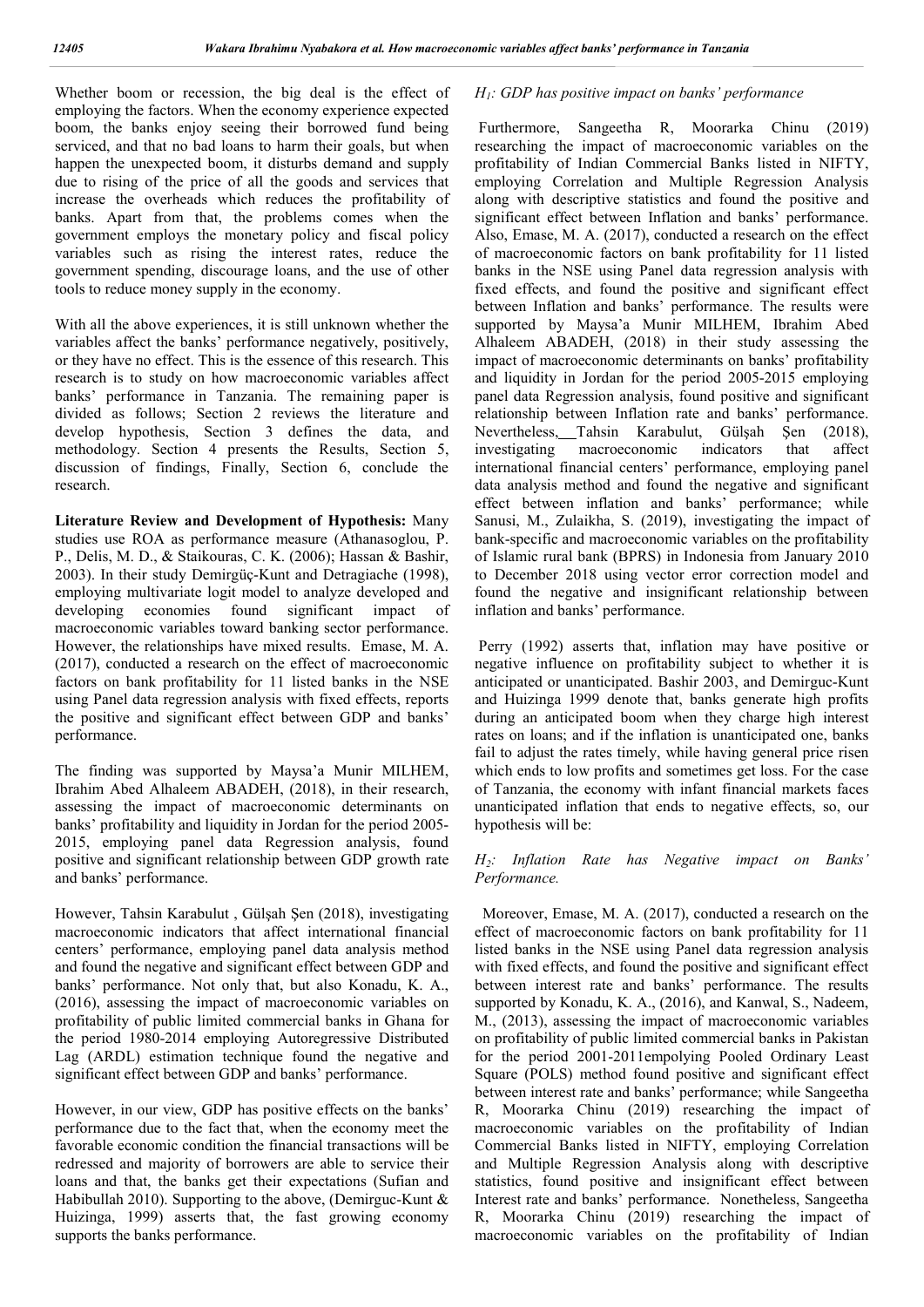Commercial Banks listed in NIFTY, employing Correlation and Multiple Regression Analysis along with descriptive statistics, found negative and significant effect between interest rate and banks' performance. This result was supported by Hamid, K., Ghosh, R. (2019) in their study investigating the impact of firms' Specific attributes and macroeconomic conditions on profitability of banks listed in Dhaka Stock Exchange for the period 2004 to 2015, employing Pooled, fixed-effect, and random-effect regressions, found negative and significant effect between interest rate and banks' performance. In our view, interest rate disables the bank customers on servicing their loans and so it cause nonperforming loans that disturbs the liquidity and profitability, and so, the interest rates have negative effects on bank performance.

#### *H3: Interest rates have Negative Impact on Banks' Performance.*

Regarding the exchange rate, Konadu, K. A., (2016), assessing the impact of macroeconomic variables on profitability of public limited commercial banks in Ghana for the period 1980-2014 employing Autoregressive Distributed Lag (ARDL) estimation technique found the positive and significant effect between exchange rate and banks' performance. However, Emase, M. A. (2017), conducted a research on the effect of macroeconomic factors on bank profitability for 11 listed banks in the NSE using Panel data regression analysis with fixed effects, and found the negative and significant effect between exchange rate and banks' performance.

#### *H4: Exchange Rate has Negative Effect on Banks' Performance.*

Government debts as one of macroeconomic factors have impact on the banks' performance, the impact of which depend to the countries' economic status (Panagiotis Pegkas, 2018). For the developed economy it does not harm much, but for developing countries, the effect is harmful. This is due to the result of the use of debts, is it for development or for recurrent use? The answer of which can determine whether the debt can benefit the economy or not.

In the long run, debt holders charge high interest due to the debt to GDP ratio increases to the extent of claiming the compensation for the marginal risk they won't be repaid. This increase on interest rates results to slow the economic growth. Supporting the above notion, Eze, Onyebuchi Michael; Nweke, Abraham Mbam, and Atuma Emeka (2019) assert that, the government debt has negative effect on the economic performance.

*H5: Government Debt has Negative Effect on Banks' Performance.*

### **MATERIALS AND METHODS**

**Data Source:** Regarding macroeconomic variables the data have been obtained from the central bank of Tanzania, Tanzania bureau of statistics, and World Bank's database. For the empirical analysis six variables have been included in this research, out of them, ROA is dependent variable and other five variables (GDP, Inflation rate, Interest rate, Exchange rate, and government debts) are independent variables.

**Model Development:** The majority of studies support the regression model to estimate the effect of different factors on the profitability (Singh Kumar Rajesh & Chaudary Sakshi. (2009); Fadzlan & Habibuhhal, 2009; Panayiotis, Sophocles & Matthaios, 2008; Deger & Adem, 2011; Andreas & Gabrielle, 2011). Therefore the following model for Banks' performance is provided in the following equation:

 $ROA = \beta_0 + \beta_1 GDP + \beta_2 INFR + \beta_3 INTR + \beta_4 EXCR + \beta_5 DEBTR$  $+t$ 

Where;

*ROA* = Return on Assets *GDP* = Gross Domestic Product *INFR* = Inflation rate *INTR* = interest rate *EXCR* = Exchange Rate *DEBTR* = Money Supply  $\mu_t$  = Random Error  $\beta_0$  = The intercept of the equation  $\beta_n$  = The change coefficient for independent variables  $t = Time$ 

#### **Measurement of Variables**

**Dependent Variable – Performance Measure:** The research by Rao & Lakew, (2012) captured from Guru *et al*., (1999) that it is a good practice to use ratios to measure the banks' performance rather than using the values due to the fact that, ratios are not affected by inflationary pressure. In this context, our study use Return on Assets as the dependent variable. Return on Assets (ROA) explains on how the bank managers are effective in using assets efficiently to earn the return (Davydenko, 2011).

**Independent Variables - Macroeconomic Variables:**  Macroeconomic variables are country wide factors that are beyond the company ability that prevail in the economy where the commercial banks operate (Ongore, 2013). The following are independent variables.

**GDP Growth (Annual %):** GDP is the sum of gross value added by all resident producers in the economy plus any product taxes and minus any subsidies not included in the value of the products (World development indicators, 2012). The research employs the annual growth rate of Tanzania's GDP in percentage from 2011 to 2019.

**Inflation:** Inflation is the rise of general price of goods and services for the specified period. It is measured by using the consumer price index (World development indicators, 2012).

**Exchange Rate:** Exchange rate refers to the charge that used to exchange one currency from another and it is determined by the international money market where the market forces operate (World development indicators, 2012).

**Interest Rate:** This is the cost of loan that incurred by the borrower for the received loans from lenders for the borrowed money Nyabakora, W, et al. (2020) that is determined by banking sector.

**Government Debt:** In the long run, debt holders charge high interest due to the debt to GDP ratio increases to the extent of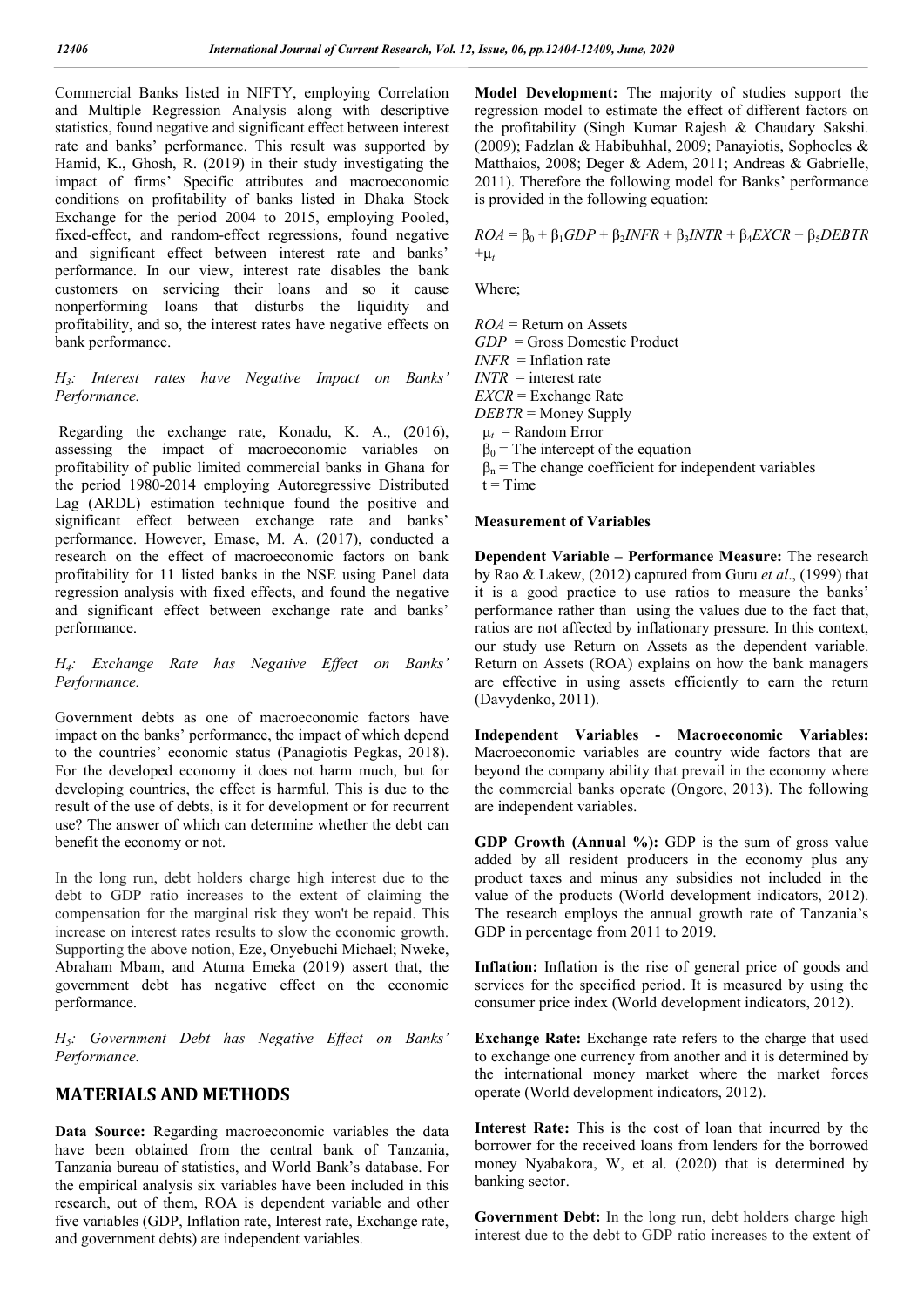claiming the compensation for the marginal risk they won't be repaid. This increase on interest rates results to slow the economic growth. Supporting the above notion, Eze, Onyebuchi Michael; Nweke, Abraham Mbam, and Atuma Emeka (2019) assert that, the government debt has negative effect on the economic performance.

### **RESULTS**

**Data Analysis and Interpretation:** This study employs STATA 12 package to carry out Descriptive Statistics, Correlation and Regression Analysis while testing for autocorrelation as follows;

**Table 1. Durbin Watson Test**

| Variable | Durbin-Watson d-statistic |
|----------|---------------------------|
|          | 1.087453                  |

**Durbin Watson Test:** The study employed Durbin Watson test to test the presence of autocorrelation. From table (1) below the value of 1.087453 for the Durbin Watson statistic indicates that the null hypothesis of no autocorrelation is not rejected. This implies that the residuals are not serially correlated.

**Descriptive Statistics:** Descriptive statistics gives initial indication of variables that can be used in regression analysis giving several summarized statistics on a variable. In this study descriptive statistics consist of five variables that are independent variables (GDP Rates, INFR, INTR, EXCR Tshs/Usd and Government Debts) and dependent variable (ROA) as it is shown in the table (2) below shows the characteristics of the variables used by revealing the statistical mean, standard deviation, minimum, and maximum values. The findings reveal that the average of bank performance over the period from 2011 to 2019 is 2.84356%. The results indicate that bank performance (ROA), economic growth (GDP), inflation interest rate and Government debts do not deviate much from the mean (the variables have smaller standard deviation) thus the more accurate are the future predictions.

**Regression Analysis:** Table (3) reports regression analysis about the impact of macroeconomic variables on bank performance, the study employed multiple regression analysis using Pooled Ordinary Least Square Regression Model. The findings reveal that economic growth (GDP) has an insignificant positive relationship between bank performances (ROA) at 10 % level of significance. Therefore does not reject the null hypothesis. This is consistent with the findings of Kanwal, Nadeem, (2013). It is found that, inflation has a negative and insignificant effect on bank performance at 10 % level of significance. Thus, the result does not reject null hypothesis that inflation has inverse relation with banks' performance. This finding is consistent with the empirical study by Sanusi, M., Zulaikha, S. (2019). Furthermore, the results indicate that exchange rate has an insignificant negative effect on bank performance at 10 % level of significance. The study therefore does not reject the null hypothesis that exchange rate affect the banks' performance negatively. The Government Debts has statistically significant with negative effect on bank performance at 10 % level of significance. This finding is consistent with the empirical study by Pegkas, (2018), Eze, et al. (2019),

**Correlation Analysis:** The relationship between macroeconomic variables and bank performance (ROA) was established by using a Pearson correlation analysis.

**Table 2. Descriptive Statistics Analysis**

| WO                | Observation | Mean                | <b>Std Deviation Min</b>  |          | Max    |
|-------------------|-------------|---------------------|---------------------------|----------|--------|
| <b>ROA</b>        | 45          | 0.0284356 0.0157851 |                           | $\theta$ | 0.6    |
| <b>GDP</b> Rates  | 45          | 0.0631111           | 0.009101                  | 0.045    | 0.77   |
| <b>INFR</b>       | 45          | 0.0720111           | 0.041948                  | 0.345    | 0.16   |
| <b>INTR</b>       | 45          | 0.776556            | 0.0364948 0.246           |          | 0.1452 |
| EXCRTsh/usd       | 45          | 1934.669            | 308.8865 1574.349 2290.42 |          |        |
| <b>Govt Debts</b> | 45          | 0.3597778           | 0.014846                  | 0.336    | 0.39   |

This study involved identifying the existence of correlation between bank performance (ROA) and macroeconomic variables (GDP, inflation, interest rate, Government Debts and exchange rate) using correlation coefficients obtained from the correlation matrix. The relationship between the dependent variables and independent variables shown in the table (4) below, The findings reveal that, the independent variables (GDP Rates, INTR, EXCR Tshs/Usd and Govt Debts ) have the negative impact on ROA but EXCR Tshs/Usd and Government Debts are statistically significant at 90% while Inflation having positive impact on ROA but is statistically insignificant and on bank performance (ROA) at 90%.

#### **Discussion of Findings**

The results in Table 3 indicate that the annual real GDP growth rate has a major influence on non performing loans rate. Its coefficient of the variable is statistically insignificant having positive relationship with ROA, which is consistence with our hypothesis. This means, the improvement of Tanzanian economy, improve the income of banks' customers and their decision on investing and saving that may end up leaving their money with banks and the same can be used by banks efficiently and effectively to make profit. Our results match with the empirical finding by Kanwal, S., Nadeem, M., (2013). While studying the inflation rate (INFR), the projected coefficient is statistically insignificant and negative relationship with ROA, so, we accept the hypothesis. This means, the raise in the inflation rate makes the general price level of all goods and services to increase and that, reduce savings the same to investments. The finding is in line with the findings of Sanusi, M., Zulaikha, S. (2019). When the inflation is unanticipated one, banks fail to adjust the rates timely, while having general price rise that lowers profit and sometimes get loss. For the case of Tanzania, the economy with infant financial markets faces unanticipated inflation that ends to negative effects.

The increase in the exchange rate makes it harder to sell overseas due to the rise in relative prices. Reduction in exportation, leads to lower level of bank loans because the product have no market abroad, so reduction in profit, even those having bank loans, are unable to repay the installments and become bad loans that affects liquidity and profitability. Also, a fall in a value of the currency reduces the general price level of goods and services in the economy. This action attracts more investors from abroad, invest and provide employment to local people who in turn become banks' customers and contribute in profit making. Not only that, but also, a cheaper currency in the sense of positive multiplier effect, boosts the economy. However, it negatively affects the banks' performance.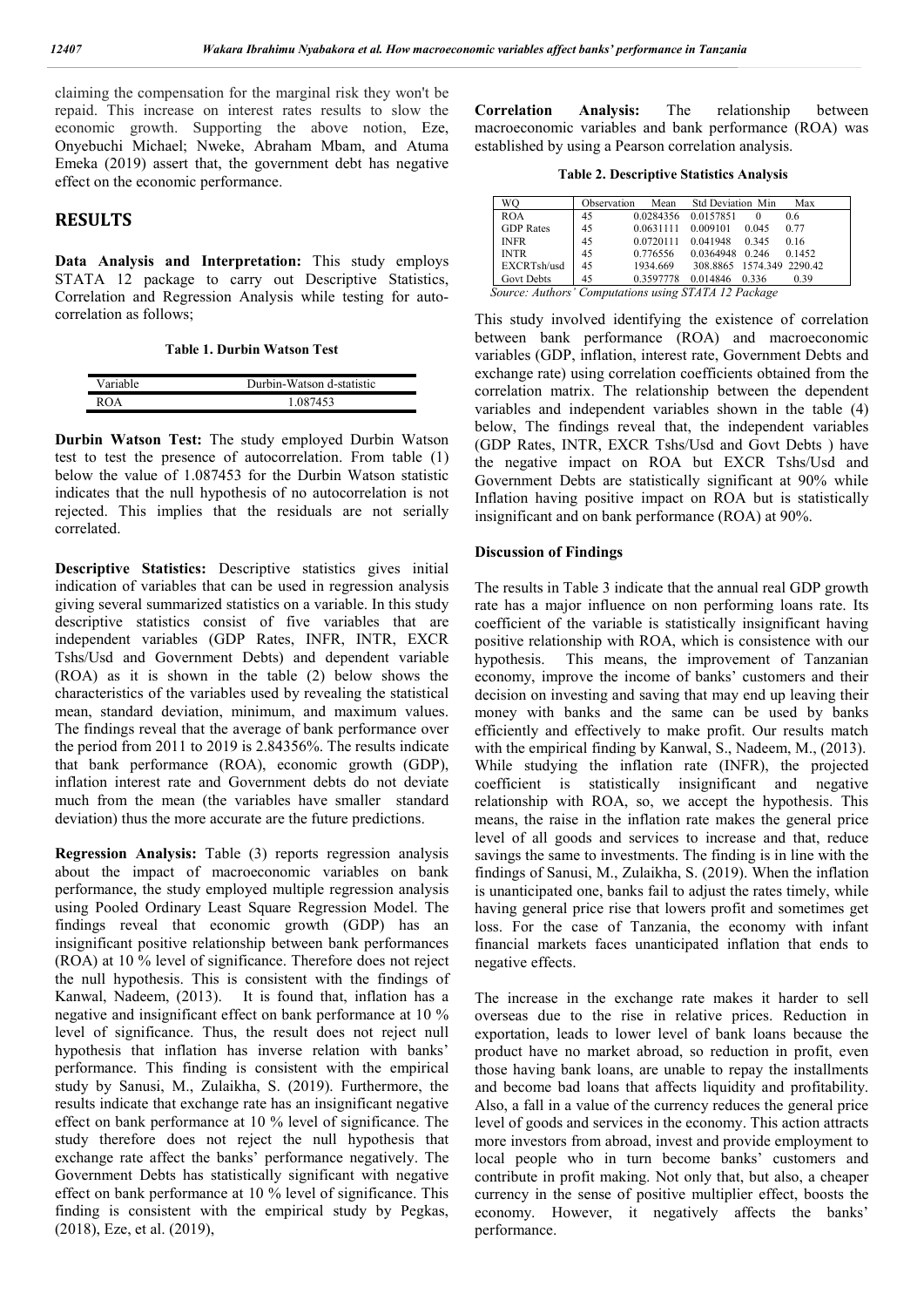#### **Table 3: Regression Analysis**

| Source<br>SS         | df                              | MS          |             |              | Number of Observation | $=$          | 45      |
|----------------------|---------------------------------|-------------|-------------|--------------|-----------------------|--------------|---------|
| Model                | 0.002279468<br>0.000455894<br>5 |             |             | (5, 39)<br>F | =                     | 2.05         |         |
| Residual             | 39<br>0.008683973               |             | 0.000222666 |              | Prob > F              | $=$          | 0.0932  |
|                      |                                 |             |             |              |                       | =            | 0.2079  |
|                      |                                 |             |             |              | Adj R-squared         | =            | 0.1064  |
| Total<br>0.010963443 | 44                              | 0.000249169 |             |              | Root MSE              | =            | 0.01492 |
| <b>ROA</b>           | Coef.                           | Std Err.    |             | P > 1        | [90% Conf.            | Interval     |         |
| <b>GDP</b> Rates     | 0.0370562                       | 0.3378654   | 0.11        | 0.913        | $-0.5322049$          | 0.6063173    |         |
| <b>INFR</b>          | $-0.129582$                     | 0.112407    | $-1.15$     | 0.256        | $-0.3189738$          | 0.0598097    |         |
| <b>INTR</b>          | 0.0613454                       | 0.086984    | 0.71        | 0.485        | $-0.0852119$          | 0.2079026    |         |
| EXCRTsh/Usd          | $-0.0000155$                    | 0.0000149   | $-1.05$     | 0.302        | $-0.0000406$          | $9.51e-06$   |         |
| <b>Govt Debts</b>    | $-0.536137$                     | 0.2662479   | $-2.01$     | 0.051        | $-0.9847315$          | $-0.0875425$ |         |
| -cons                | 0.2536064                       | 0.0854144   | 2.97        | 0.005        | 0.1096937             | 0.397519     |         |

Source: Authors' Computations using STATA 12 Package

#### **Table 4: Correlation Analysis**

|                      | <b>ROA</b> | <b>GDP</b> Rates | <b>INFR</b> | <b>INTR</b> | <b>EXCR Tshs/Usd</b> | <b>Govt Debts</b> |
|----------------------|------------|------------------|-------------|-------------|----------------------|-------------------|
| <b>ROA</b>           |            |                  |             |             |                      |                   |
|                      | $\Omega$   |                  |             |             |                      |                   |
| <b>GDP</b> Rates     | $-0.0601$  |                  |             |             |                      |                   |
|                      | 0.6949     | $\theta$         |             |             |                      |                   |
| <b>INFR</b>          | 0.1640     | $-0.1837$        |             |             |                      |                   |
|                      | 0.2816     | 0.2271           | $\theta$    |             |                      |                   |
| <b>INTR</b>          | $-0.0684$  | $-0.0386$        | $-0.6782$   |             |                      |                   |
|                      | 0.6553     | 0.8010           | 0.0000      | $\Omega$    |                      |                   |
| <b>EXCR Tshs/Usd</b> | $-0.2879*$ | $-0.1379$        | $-0.7864*$  | $0.5916*$   |                      |                   |
|                      | 0.0551     | 0.3662           | 0.0000      | 0.0000      | $\theta$             |                   |
| <b>Govt Debts</b>    | $-0.3726*$ | $0.3593*$        | $-0.7327*$  | $0.5218*$   | $0.6657*$            |                   |
|                      | 0.0117     | 0.0.0153         | 0.0000      | 0.0002      | 0.0000               | $\Omega$          |

*Source: Authors' Computations using STATA 12 Package*

Our finding is in line with Sangeetha Moorarka Chinu (2019), Emase, (2017), Konadu, (2016), Hamid, Ghosh, (2019) results. Therefore, we accept the null hypothesis. The study reports that, interest rate affects negatively the banks' performance and statistically insignificant. The result demonstrate that when banks rise real interest rates, discourages the bank customers like borrowers and the increase is the non-performing loans that affects liquidity and profitability of banks. Therefore, we accept the null hypothesis that, interest rate has negative effects on banks' performance. Debt holders charge high interest due to the increase debt-GDP ratio to the extent of claiming the compensation for the marginal risk they won't be repaid. This increase in interest rates results to slow the economic growth.

Also, some of the debts were not used for development projects that could produce the liquidity to pay for the loans. So any action of repaying the loans reduces the purchasing power of the country and disturbs the economy. Supporting the above notion, Eze, Onyebuchi Michael; Nweke, Abraham Mbam, and Atuma Emeka (2019) assert that, the government debt has negative effect on the economic performance.

#### **Conclusion**

Investigating on how the macroeconomic variable proxies (GDP growth rate, inflation rates, exchange rate, Government Debts, and interest rate) affect banks' performance proxy (Return on Assets) for the period 2011 to 2019 in Tanzania economy, the study employed multiple regression analysis using Pooled Ordinary Least Square Regression Model. The findings reveal that, economic growth (GDP) has an insignificant positive relationship with bank performances (ROA) at 10 % level of significance.

Therefore it does not reject the null hypothesis that, GDP has positive effect on banks' performance. However the results denote that, inflation has a negative and insignificant effect on bank performance at 10 % level of significance. Thus, the study does not reject null hypothesis that inflation affects negatively the banks' performance. Not only that, but also, the results indicate that exchange rate has an insignificant and negative effect on banks' performance at 10 % level of significance. The study also does not reject the null hypothesis that exchange rate has negative effect on banks' performance. Moreover, it is revealed that, the Government Debt has statistically significant and negative effect on banks' performance at 10 % level of significance, consistence with the null hypothesis. Therefore, as the results indicate that banks' performance (ROA), economic growth (GDP), inflation rate, interest rate, and Government debts do not deviate much from the mean (the variables have smaller standard deviation), thus the more accurate are the future predictions. The economic regulators and policy makers have to concentrate on adjustment of macroeconomic factors like inflation, exchange rates, interest rates, government debts, and GDP which have an impact on the performance of banks.

#### **Acknowledgement**

Our thanks to the Almighty God for his mercy that keeping us healthy and manage to conduct this research. Subsequently, our heart-fully thanks to our families especially, Mrs. Mary w/o Nyabakora, their Children: Kasawa, Kisimba, Prosper, Lightness, and Gasper for their moral support and encouragements during the hard and consuming work of preparing this research paper. Last but not least, we would like to thank our Head of Department - Local Government Accounting and Finance, our department colleagues, all LGTI instructors, and LGTI Management, Mzee